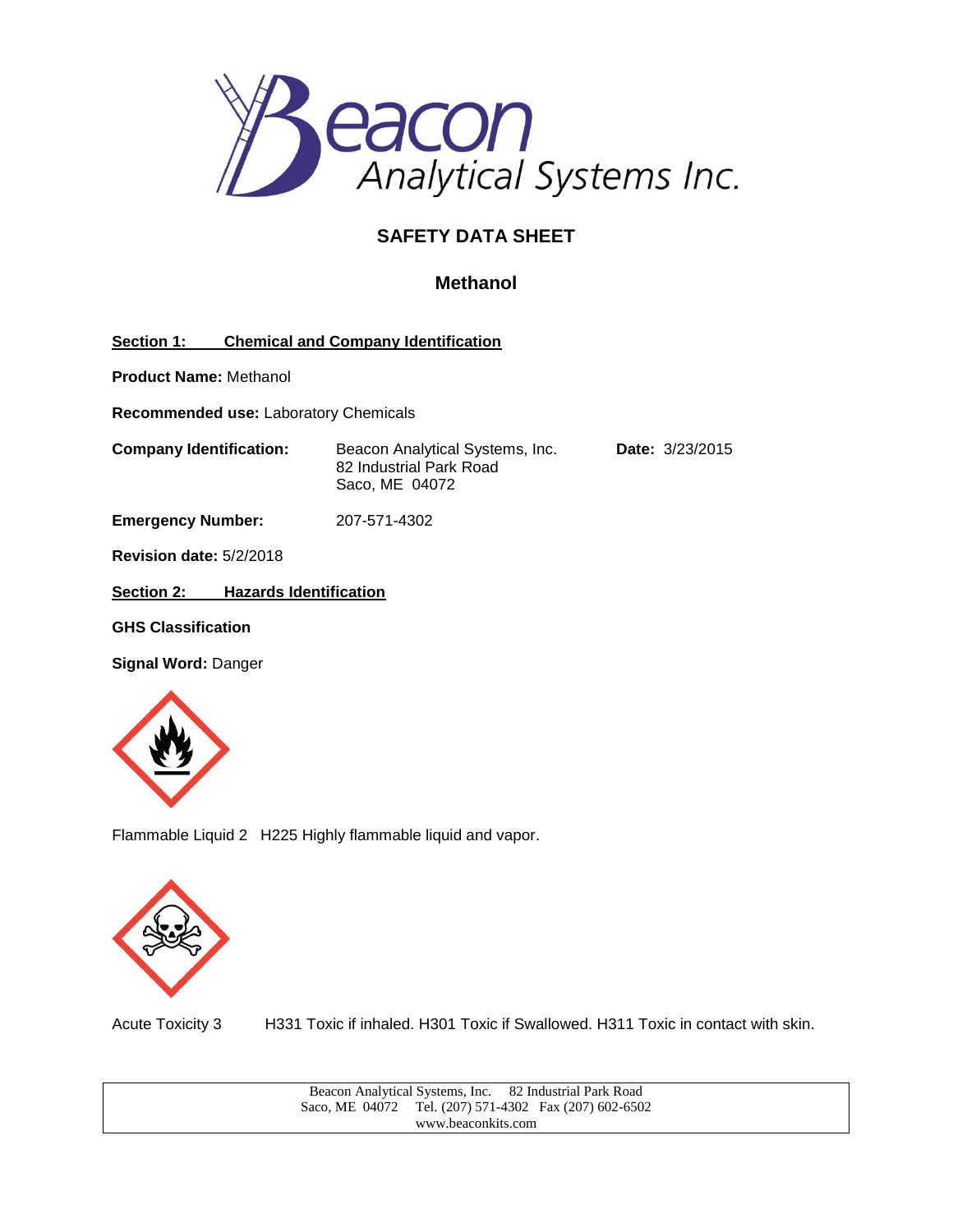

STOT SE 1 H370 Causes damage to organs.

## **Precautionary statements:**

## **Prevention:**

P264- Wash face, hands, and any exposed skin thoroughly after handling.

P270- Do not eat, drink, or smoke when using this product.

P280- Wear protective gloves/protective clothing/eye protection/face protection.

P271- Use only outdoors or in a well ventilated area.

P260- Do not breathe dust/fumes/gas/mist/vapors/spray

P210- Keep away from heat/sparks/open flames/hot surfaces. No Smoking.

P233- Keep container tightly closed.

P240- Ground/bond container and receiving equipment.

P241- Use explosion-proof electrical/ventilating/lighting/equipment.

P242- Use only non-sparking tools.

P243- Take precautionary measures against static discharge.

P235- Keep cool.

## **Response:**

#### **General**

P308+P311- IF EXPOSED: Call a POISON CENTER or doctor/physician

## **Inhalation**

P304+P340+P311- IF INHALED: Remove victim to fresh air and keep in a position comfortable for breathing. Call a POISON CENTER or doctor/physician.

## **Skin**

P303+P361+P353+P364+P312- IF ON SKIN (or hair): Immediately remove all contaminated clothing. Rinse skin with water. Wash contaminated clothing before reuse. Call a POISON CENTER or doctor/physician if you feel unwell.

## **Ingestion**

P301+P310+P330- IF SWALLOWED: Immediately call a POISON CENTER or doctor/physician. Rinse Mouth.

#### **Fire**

P370+P378- In case of fire: Use  $CO<sub>2</sub>$ , dry chemical, or foam for extinction.

## **Storage:**

P405- Store locked up.

P403+P233- Store in a well-ventilated place. Keep container tightly closed.

## **Disposal:**

P501- Dispose of contents/container to an approved waste disposal plant.

## **Other classification Systems:**

NFPA ratings (scale 0-4): Health= 1 Fire= 3 Reactivity= 0 HMIS ratings (scale 0-4) Health= 2 Fire= 3 Reactivity= 0 Other hazards: PBT: N/A vPvB: N/A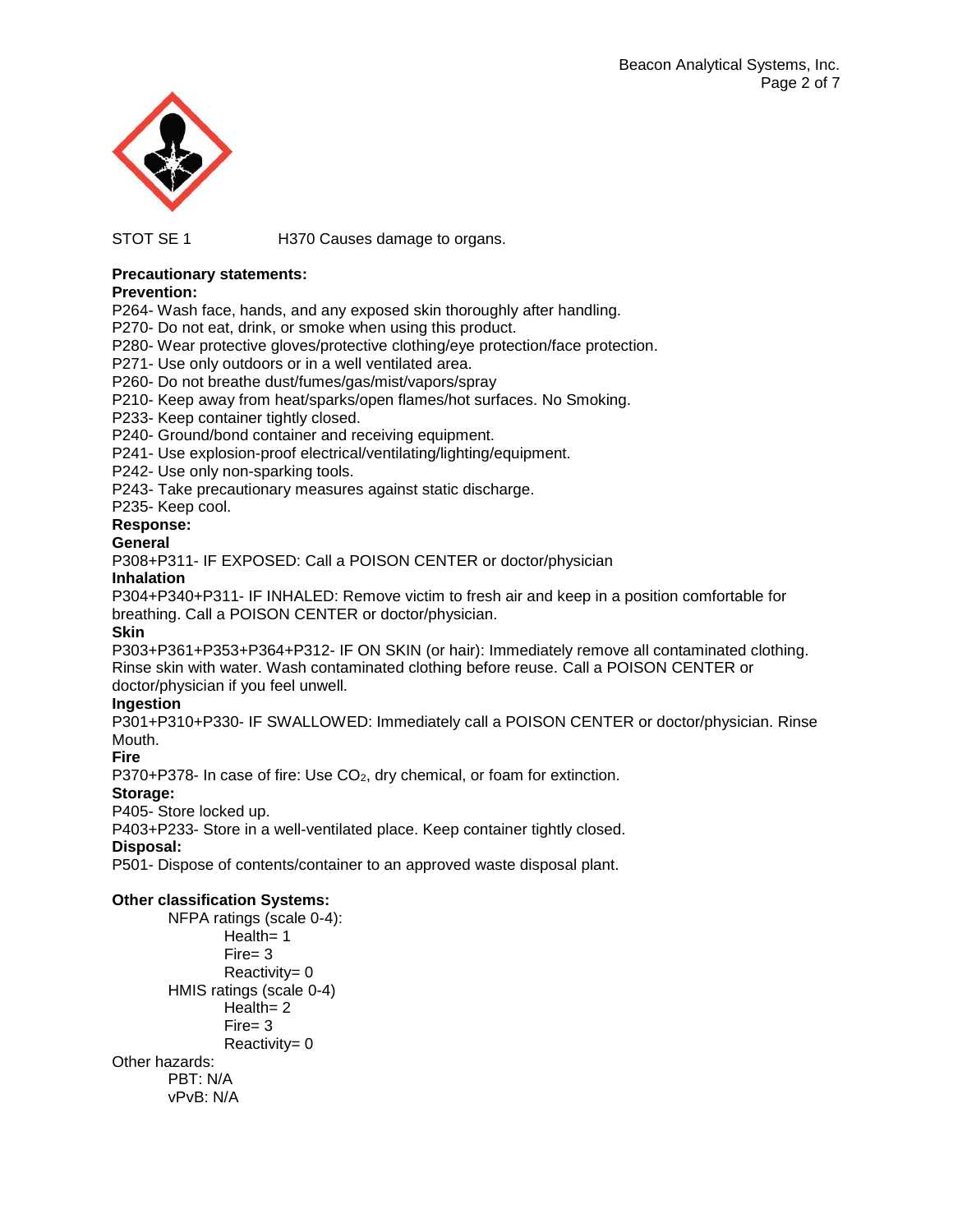### **Section 3: Composition/information on ingredients**

Chemical characterization: Substance

**CAS# Chemical Name % EC#** 67-56-1 Methanol 100 200-659-6

## **Section 4: First Aid Measures**

- **General information:** Immediately remove any clothing soiled by the product. Remove breathing apparatus only after contaminated clothing has been completely removed. In case of irregular breathing or respiratory arrest provide artificial respiration.
- **If inhaled:** Supply fresh air or oxygen and seek medical attention.
- **In case of skin contact:** Immediately wash skin with soap and copious amounts of water and rinse thoroughly.
- **In case of eye contact:** Flush eyes with copious amounts of water for at least fifteen minutes. Assure adequate flushing by separating eyelids with fingers. Seek medical attention.
- **If ingested:** Do not induce vomiting. Seek immediate medical attention.
- **Most important symptoms/effects, acute and delayed:** Information not available
- **Indication of immediate medical attention and special treatment needed:** Information not available.

## **Section 5: Fire Fighting Measures**

- **Suitable extinguishing media:** CO2, extinguishing powder or water spray. Fight large fires with water spray or alcohol resistant foam.
- **Special hazards arising from substance or mixture:** N/A
- **Advice for firefighters**
- **Protective equipment:** Mouth respiratory protective device.

## **Section 6: Accidental Release Measures**

- **Personal precautions, protective equipment and emergency procedures:** Wear protective equipment. Keep unprotected persons away.
- **Environmental precautions:** Dilute with plenty of water. Do not allow product to reach sewage system or any water course. Prevent seepage into sewage system, workpits, and cellars. Inform appropriate authorities of any contact with water course and/or sewage system.
- **Methods and materials for containment and cleaning up:** Absorb with liquid binding material (sand,diatomite, acid binders, universal binders, sawdust, etc.).

Dispose of contaminated materials as waste according to item 13 (Disposal considerations). Ensure adequate ventilation.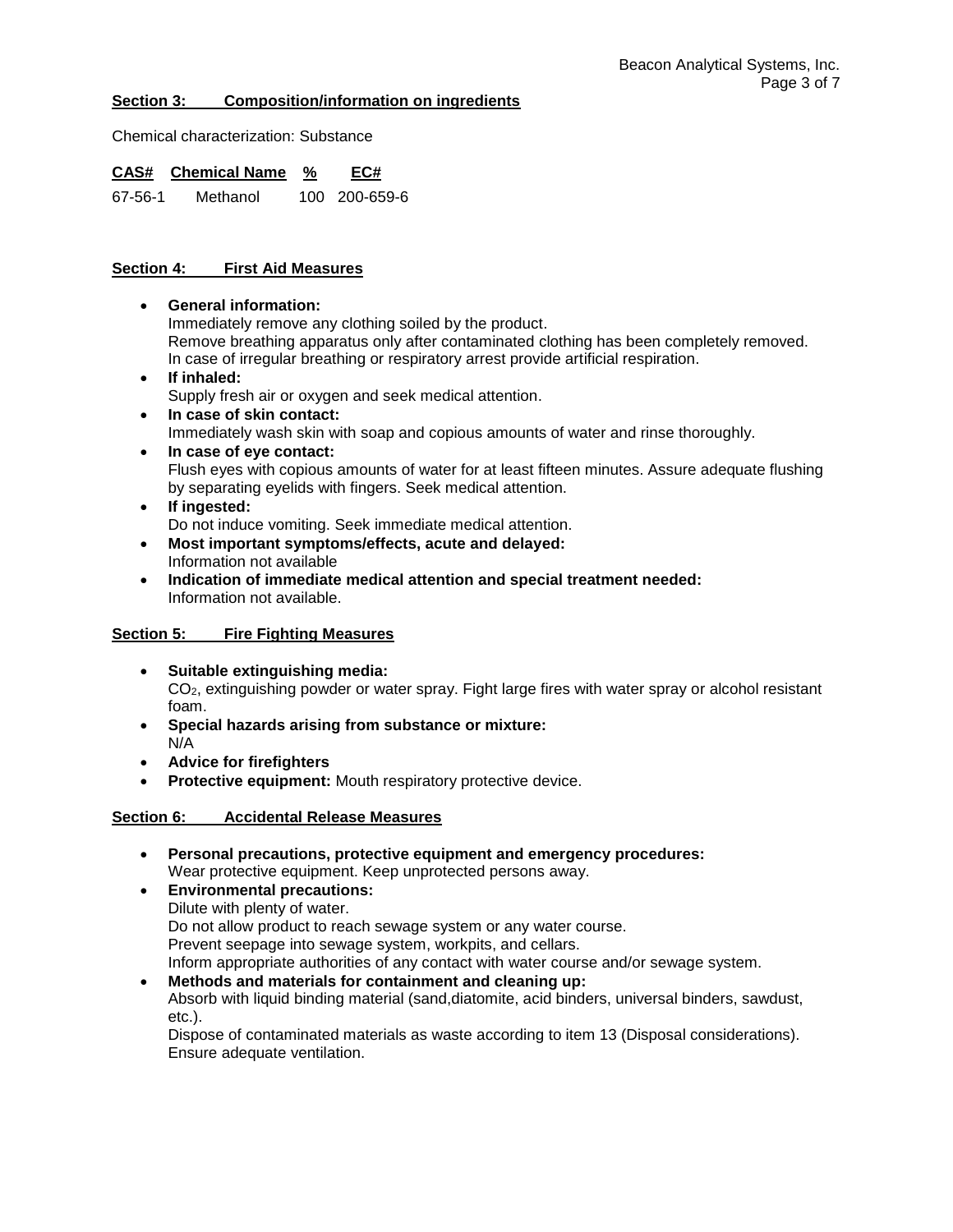#### **Section 7: Handling and Storage**

- **Precautions for safe handling:** Ensure good ventilation/exhaustion at the workplace. Open and handle receptacle with care. Prevent formation of aerosols. Keep ignition source away- do not smoke. Protect against electrostatic charges. Keep respiratory protective devices available.
- **Conditions for safe storage , including any incompatibilities:**
- **Requirements to be met by storerooms and receptacles:**  Store in a cool location.
- **Information about storage in one common storage facility:** Not required.
- **Further information about storage conditions:** Keep receptacle tightly sealed. Store in cool, dry conditions in well sealed receptacles.

#### **Section 8: Exposure Controls/Personal Protection**

- **Control Parameters Components with limit values that require monitoring at the workplace: 67-56-1 Methanol**
	- PEL 260 mg/m<sup>3</sup>, 200 ppm
	- REL Short-term value: 325 mg/m<sup>3</sup>, 250 ppm Long-term value: 260 mg/m<sup>3</sup>, 200 ppm
	- TLV Short-term value: 328 mg/m<sup>3</sup>, 250 ppm Long-term value: 262 mg/m<sup>3</sup>, 200 ppm Skin; BEI

# **Components with biological limit values:**

**67-56-1 Methanol** BEI 15 mg/L Medium: urine Time: end of shift Parameter: Methanol (background, nonspecific) **Additional information:** The lists that were valid during the creation were used as basis.

**Appropriate engineering controls:** Information not available.

## **Individual protection measures:**

**General protective and hygienic measures:** Keep away from food, beverages, and feed. Immediately remove contaminated clothing. Wash hands before breaks and at end of shift. Store protective clothing in a separate, designated area. Avoid contact with eyes and skin. **Breathing equipment:** In case of brief exposure or low pollution use respiratory filter device. In case of intensive or long term exposure use respiratory device independent of circulating air. **Eye Protection:** Protective eyeglasses or chemical safety goggles should be worn when handling. **Skin and body Protection:** Wear appropriate gloves and clothing to prevent skin exposure.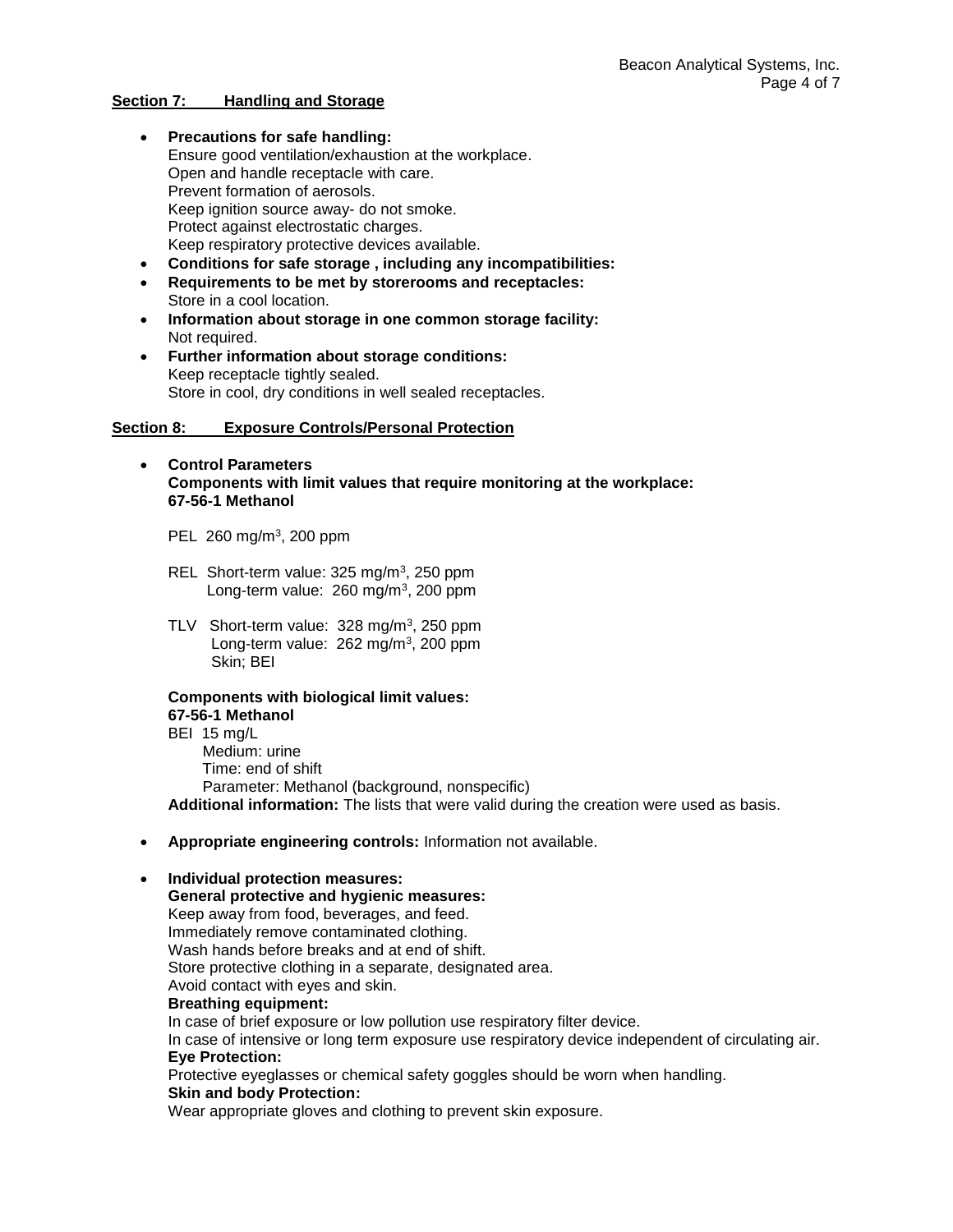## **Section 9: Physical and Chemical Properties**

- **Physical state:** Liquid
- **Color:** Colorless
- **Odor:** Alcohol-like
- **Odor threshold:** No information available
- **pH:** No information available
- **Melting point/range:** -98 °C/ -144.4 °F
- **Boiling point/range:** 64.7 °C/ 148.5 °F
- **Flash point:** 12 °C/ 53.6°F
- **Evaporation rate:**  $5.2$  (ether  $= 1$ )
- **Flammability (solid, gaseous):** N/A
- **Upper/ Lower explosive limits:** Lower: 5.5 % Vol Upper: 44.0 % Vol
- **Vapor pressure (at 20 °C):** 128 hPa
- **•** Vapor density:  $1.11$  (air  $= 1$ )
- **Relative density:** Information not available
- **Solubility(ies):** Water: Fully miscible
- **Partition coefficient(n-octanol/water):** Information not available
- **Autoignition temperature:** 455 °C (851°F)
- **Decomposition temperature:** Information not available

## **Section 10: Stability and Reactivity**

- **Chemical Stability:** Stable under normal conditions.
- **Possibility of hazardous reactions:** No hazardous reactions known.
- **Conditions to avoid:** Keep away from open flame, hot surfaces, heat sources, and sources of ignition.
- **Incompatible materials:** Strong oxidizing agents Strong acids Acid anhydrides Acid chlorides Strong bases Metals Peroxides
- **Hazardous decomposition products:** Carbon monoxide Formaldehyde

## **Section 11: Toxicological Information**

To the best of our knowledge, the chemical, physical, and toxicological properties of this product have not been thoroughly investigated. The following refers to the hazardous ingredient(s) of the product. Other harmful effects cannot be excluded.

 **Acute toxicity LD/LC 50 values:** 67-56-1 Methanol Oral LD50: 6200 mg/kg (Rat)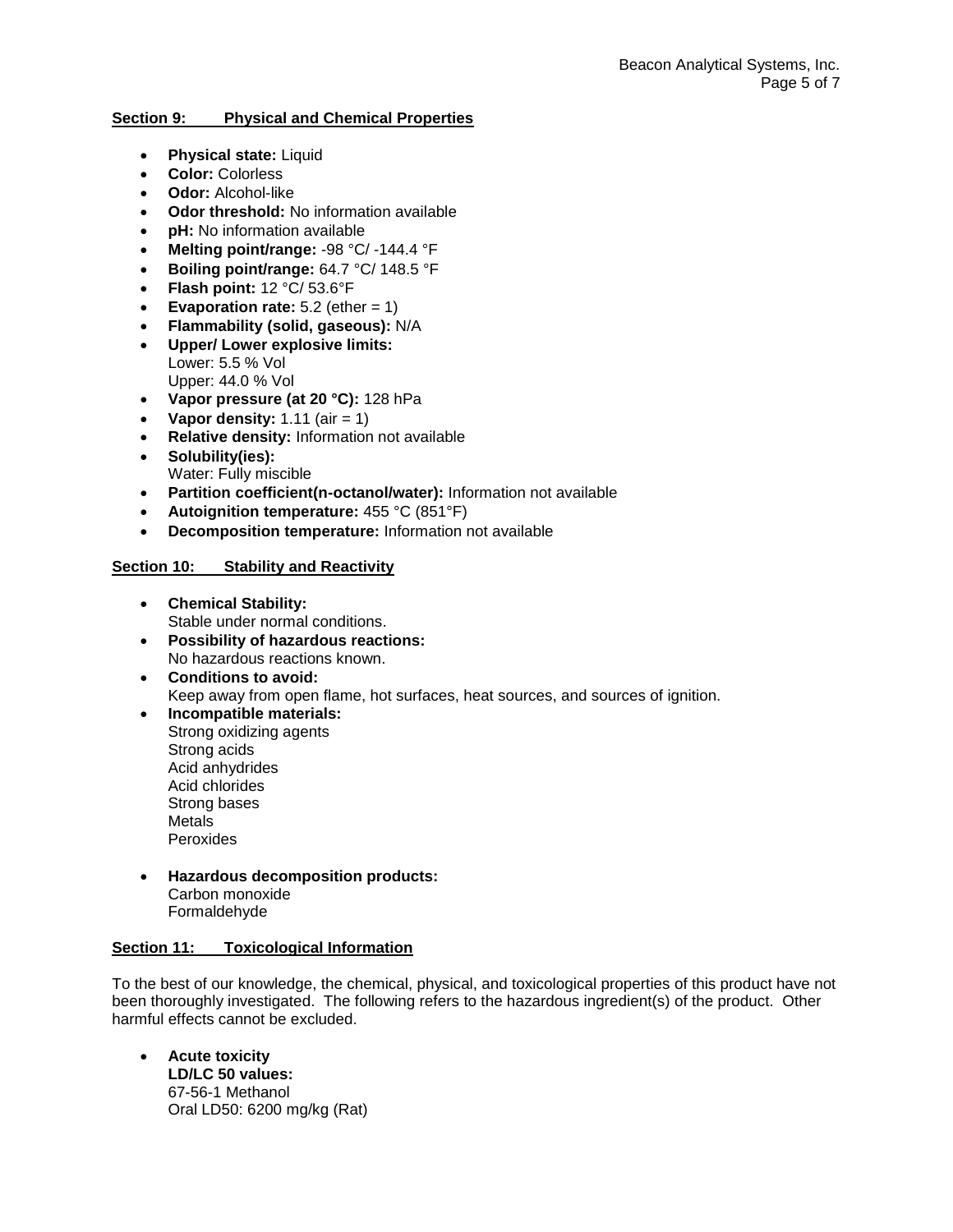Dermal LD50: 15800 mg/kg (Rabbit) Inhalation LC50: 22500 ppm (Rat) 8 h

 **Chronic Toxicity Irritation:** Irritating to eyes and skin. **Sensitization:** No known sensitization effects. **Carcinogenicity:** No carcinogenic chemicals present. **Mutagenic effects:** Mutagenic effects have occurred in test animals. **Reproductive effects:** Reproductive effects seen in test animals. **Developmantal effects:** Developmental effects seen in experimental animals. Substance is listed on California Proposition 65 as a developmental hazard. **Teratogenicity:**

Teratogenic effects seen in experimental animals.

## **Section 12: Ecological Information**

- **Aquatic toxicity:** Information not available
- **Terrestrial toxicity:** Information not available
- **Persistence and degradability:** Readily biodegradable
- **Bioaccumulative potential:** Information not available
- **Mobility in soil:** Information not available
- **Other adverse effects:** Information not available

## **Section 13: Disposal Considerations**

- Should not be released into the environment.
- Dispose in accordance with all federal, state and local environmental regulations.

## **Section 14: Transport Information**

**UN-Number DOT, ADR, ADN, IMDG, IATA:** Void

**UN proper shipping name DOT, ADR, ADN, IMDG, IATA:** Void

**Transport hazard class DOT, ADR, ADN, IMDG, IATA:** Void

**Packing group DOT, ADR, ADN, IMDG, IATA:** Void